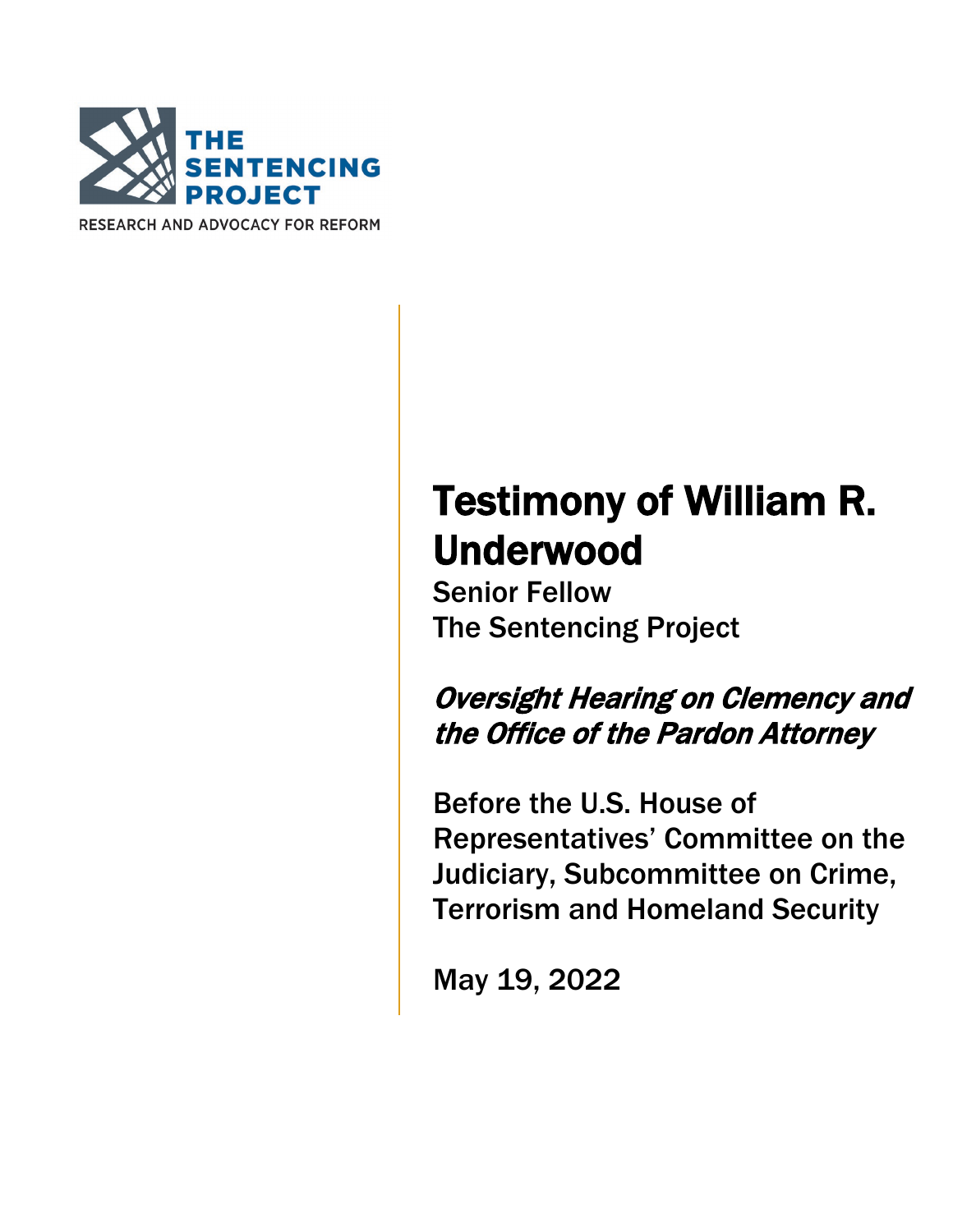I first want to thank Chairwoman Jackson Lee, Ranking Member Biggs, and the members of this subcommittee for holding this hearing today, and for sharing this space to hear stories about the importance of second chances for people like me and families like mine. My name is William Underwood and I am a Senior Fellow with The Sentencing Project's Campaign to End Life Imprisonment.

Over 50 years ago, I was a teenage father in Harlem. I needed to provide for my family and there was one way to make fast money. I became involved in the drug trade to ensure that my son didn't know the hunger and pain I did. I previously testified to this committee about the impact of the "War on Drugs" on me and my community, and the racial injustice at its heart. I was ultimately sentenced to life without the possibility of parole and a concurrent 20-year sentence for leading a violent drug operation during the 1970s and early 80s.

During my incarceration, I committed myself to growth and had no infractions in 33 years. I parented my children from behind bars and they became steadfast advocates for my release.

In the fall of 2014, President Obama announced a clemency initiative for people sentenced under mandatory sentencing laws. My clemency petition received support from entertainers, musicians, faith leaders, reformers, conservatives, sports figures, civil rights leaders, scholars, industry leaders, people I mentored in prisons -- and most of all, my children. President Obama ultimately commuted the sentences of 1,715 people convicted of federal drug crimes. I was not one of them.

Instead, following the passage of the First Step Act, I was granted compassionate release in January 2021 at 67 years old. Judge Sidney H. Stein found my sentence reflected the seriousness of my criminal behavior when I was convicted 33 years ago, but its extremity did not account for the person I am today. Judge Stein's release order cited letters from the men I mentored while in prison who said that I created a "culture of responsibility" among the men around me.

Since my release, I've worked to create second chances for others.

I was not an outlier in prison. There are many more people like me in federal prisons - and many who are older and sicker, yet who have been denied clemency and compassionate release. Many of the oldest individuals in federal prisons, people convicted prior to the abolishment of parole in 1987, aren't even currently eligible for compassionate release, despite needing it the most.

I applaud President Biden's recent grant of clemency to 78 men and women, particularly given that many are serving lengthy sentences, including one individual who was sentenced to life without parole. Clemency is valuable and should be available to all people who can safely return to the community, regardless of their crime or sentence. Clemency should also be granted far more frequently.

But clemency should not be the only way that people can receive a second chance. Clemency should be a failsafe for deserving men and women whose cases fall outside the bounds of other types of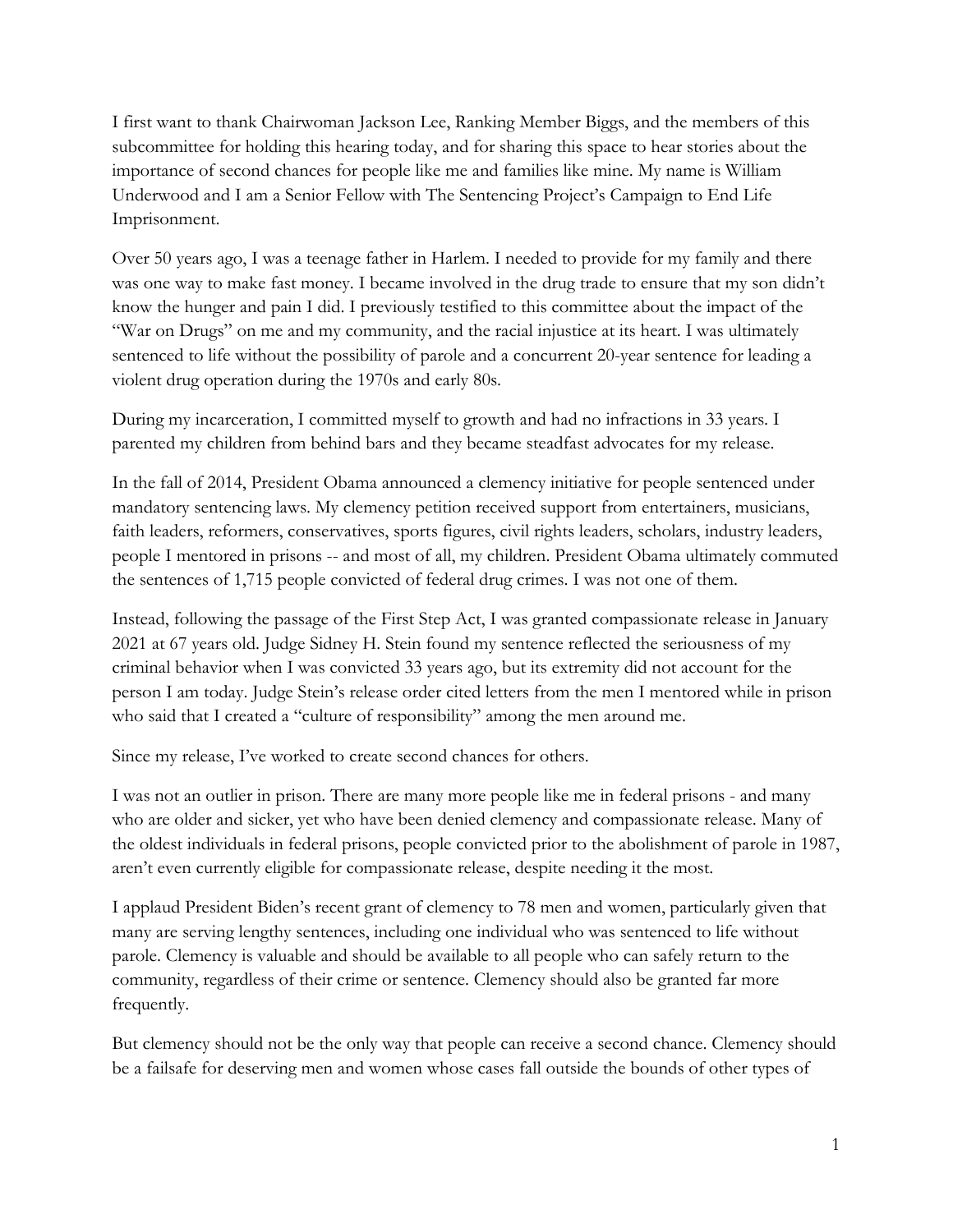relief or whose applications don't receive a fair assessment from a judge. But clemency should never be someone's only hope of freedom.

There are three important ways that Congress could create more second chances today.

## First, Congress Should Pass the First Step Implementation Act and COVID-19 Safer Detention Act.

The First Step Act reduced mandatory minimum sentences for drug offenses, but was not retroactive. The First Step Implementation Act would fix that inequity. Among other provisions, it would also allow courts to give a second chance to individuals who have served at least 20 years for crimes they committed as minors.

The COVID-19 Safer Detention Act would also help to reduce excessively lengthy sentences by expanding release opportunities for elderly or terminally ill individuals. It would give compassionate release eligibility to people sentenced before November 1987. The bill also includes urgent provisions to protect the lives of elderly individuals by adding COVID-19 vulnerability as a basis for compassionate release and shorten the judicial review process for early release during the pandemic.

## Second, Congress should transfer jurisdiction over "old law" individuals to federal courts, so that they can receive a meaningful opportunity at parole.

People sentenced in federal courts before 1987 are entitled to parole hearings every two years. People age out of crime and "old law" individuals are elderly and have a low risk of recidivism. But few people receive parole. In 2021, the US Parole Commission granted parole to less than 20% of "old law" individuals who received hearings, despite the health emergency in federal prisons.

The Parole Commission estimates that it will continue to operate and maintain jurisdiction over the old law population in federal custody until 2038, more than 50 years after Congress abolished parole. The Commission's longevity should concern members of this Committee. The Commission recently acknowledged that it had discovered over 100 people under its jurisdiction after losing track of them for years. Whether the people lost in the bureaucracy received the parole hearings to which they were entitled is unknown. We believe federal courts are better equipped to fairly judge whether these individuals deserve parole.

## Finally, Congress should pass legislation to allow everyone's sentence to be reassessed after ten years.

Ten years is long enough to see how someone has grown and changed, and to reevaluate whether they should go home. That's why, in 2019, Senator Booker and Representative Bass introduced the Second Look Act which would give all people in the federal prison system a chance to have their sentence reviewed after 10 years.